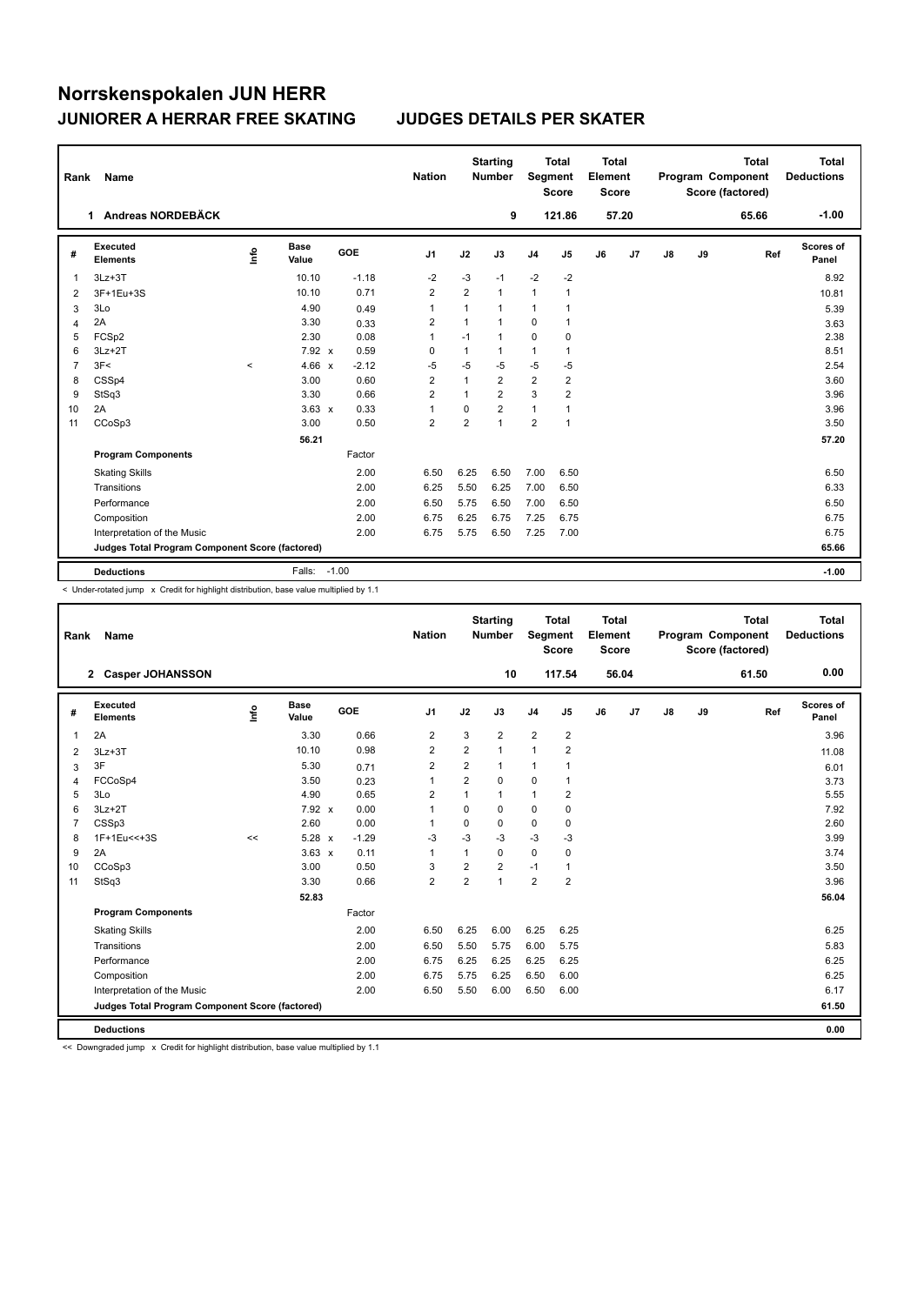| Rank           | Name                                            |          |                      |         | <b>Nation</b>  |                | <b>Starting</b><br><b>Number</b> | <b>Segment</b> | <b>Total</b><br><b>Score</b> | Total<br>Element<br><b>Score</b> |       |               |    | <b>Total</b><br>Program Component<br>Score (factored) | <b>Total</b><br><b>Deductions</b> |
|----------------|-------------------------------------------------|----------|----------------------|---------|----------------|----------------|----------------------------------|----------------|------------------------------|----------------------------------|-------|---------------|----|-------------------------------------------------------|-----------------------------------|
|                | Jonathan EGYPTSON<br>3                          |          |                      |         |                |                | 8                                |                | 102.41                       |                                  | 45.59 |               |    | 56.82                                                 | 0.00                              |
| #              | Executed<br><b>Elements</b>                     | ١nfo     | <b>Base</b><br>Value | GOE     | J1             | J2             | J3                               | J <sub>4</sub> | J5                           | J6                               | J7    | $\mathsf{J}8$ | J9 | Ref                                                   | Scores of<br>Panel                |
| 1              | 2A+1Eu+3S                                       |          | 8.10                 | 0.86    | 2              | $\overline{2}$ | $\overline{2}$                   | $\mathbf{1}$   | 2                            |                                  |       |               |    |                                                       | 8.96                              |
| 2              | $3F+2T$                                         |          | 6.60                 | 0.18    | $\mathbf{1}$   | $\mathbf{1}$   | 0                                | 0              | $\mathbf 0$                  |                                  |       |               |    |                                                       | 6.78                              |
| 3              | 2Lz<<                                           | <<       | 0.60                 | $-0.30$ | -5             | $-5$           | $-5$                             | $-5$           | $-4$                         |                                  |       |               |    |                                                       | 0.30                              |
| 4              | FSSp4                                           |          | 3.00                 | 0.80    | 3              | $\overline{2}$ | $\overline{2}$                   | 3              | 3                            |                                  |       |               |    |                                                       | 3.80                              |
| 5              | CCSp3                                           |          | 2.80                 | 0.37    | $\overline{2}$ | 1              | 1                                | $\overline{2}$ | $\mathbf{1}$                 |                                  |       |               |    |                                                       | 3.17                              |
| 6              | 3S                                              |          | 4.30                 | $-0.14$ | 0              | $-1$           | 0                                | $-1$           | 0                            |                                  |       |               |    |                                                       | 4.16                              |
| $\overline{7}$ | 3Lo<                                            | $\hat{}$ | $4.31 \times$        | $-0.78$ | $-2$           | $-2$           | $-2$                             | $-2$           | $-2$                         |                                  |       |               |    |                                                       | 3.53                              |
| 8              | 2A                                              |          | $3.63 \times$        | 0.66    | $\overline{2}$ | $\mathbf{1}$   | $\overline{2}$                   | $\overline{2}$ | $\overline{\mathbf{c}}$      |                                  |       |               |    |                                                       | 4.29                              |
| 9              | 3Lo+SEQ+1T*                                     | $\star$  | $4.31 \times$        | $-1.63$ | $-4$           | $-3$           | $-3$                             | $-5$           | -3                           |                                  |       |               |    |                                                       | 2.68                              |
| 10             | StSq3                                           |          | 3.30                 | 0.77    | 3              | $\overline{2}$ | $\overline{2}$                   | $\mathbf{1}$   | 3                            |                                  |       |               |    |                                                       | 4.07                              |
| 11             | CCoSp4                                          |          | 3.50                 | 0.35    | $\mathbf{1}$   | $\mathbf{1}$   | 1                                | $\mathbf{1}$   | $\mathbf{1}$                 |                                  |       |               |    |                                                       | 3.85                              |
|                |                                                 |          | 44.45                |         |                |                |                                  |                |                              |                                  |       |               |    |                                                       | 45.59                             |
|                | <b>Program Components</b>                       |          |                      | Factor  |                |                |                                  |                |                              |                                  |       |               |    |                                                       |                                   |
|                | <b>Skating Skills</b>                           |          |                      | 2.00    | 5.75           | 5.50           | 5.75                             | 5.25           | 5.50                         |                                  |       |               |    |                                                       | 5.58                              |
|                | Transitions                                     |          |                      | 2.00    | 5.50           | 5.25           | 5.75                             | 5.00           | 5.50                         |                                  |       |               |    |                                                       | 5.42                              |
|                | Performance                                     |          |                      | 2.00    | 5.75           | 5.75           | 5.75                             | 5.25           | 6.00                         |                                  |       |               |    |                                                       | 5.75                              |
|                | Composition                                     |          |                      | 2.00    | 6.00           | 5.50           | 6.25                             | 5.50           | 6.00                         |                                  |       |               |    |                                                       | 5.83                              |
|                | Interpretation of the Music                     |          |                      | 2.00    | 6.00           | 5.25           | 6.25                             | 5.50           | 6.00                         |                                  |       |               |    |                                                       | 5.83                              |
|                | Judges Total Program Component Score (factored) |          |                      |         |                |                |                                  |                |                              |                                  |       |               |    |                                                       | 56.82                             |
|                | <b>Deductions</b>                               |          |                      |         |                |                |                                  |                |                              |                                  |       |               |    |                                                       | 0.00                              |

-<br>< Under-rotated jump << Downgraded jump \* Invalid element x Credit for highlight distribution, base value multiplied by 1.1

| Rank           | <b>Name</b>                                     |      |                      |         |         | <b>Nation</b>  |                | <b>Starting</b><br><b>Number</b> | Segment        | <b>Total</b><br><b>Score</b> | <b>Total</b><br>Element<br><b>Score</b> |                |    |    | <b>Total</b><br>Program Component<br>Score (factored) | Total<br><b>Deductions</b> |
|----------------|-------------------------------------------------|------|----------------------|---------|---------|----------------|----------------|----------------------------------|----------------|------------------------------|-----------------------------------------|----------------|----|----|-------------------------------------------------------|----------------------------|
|                | 4 Adam BJELKE                                   |      |                      |         |         |                |                | 7                                |                | 75.28                        |                                         | 33.46          |    |    | 42.82                                                 | $-1.00$                    |
| #              | Executed<br><b>Elements</b>                     | ١rfo | <b>Base</b><br>Value |         | GOE     | J <sub>1</sub> | J2             | J3                               | J <sub>4</sub> | J <sub>5</sub>               | J6                                      | J <sub>7</sub> | J8 | J9 | Ref                                                   | Scores of<br>Panel         |
| $\mathbf{1}$   | $2A+2T$                                         |      | 4.60                 |         | 0.44    | $\mathbf{1}$   | $\overline{2}$ | $\mathbf{1}$                     | $\mathbf{1}$   | $\overline{2}$               |                                         |                |    |    |                                                       | 5.04                       |
| 2              | 3S                                              |      | 4.30                 |         | $-1.00$ | $-2$           | $-2$           | $-2$                             | $-4$           | -3                           |                                         |                |    |    |                                                       | 3.30                       |
| 3              | $2F+2T$                                         |      | 3.10                 |         | 0.06    | $\mathbf 0$    | $\overline{2}$ | $\Omega$                         | $\mathbf 0$    | $\mathbf{1}$                 |                                         |                |    |    |                                                       | 3.16                       |
| $\overline{4}$ | 1A                                              |      | 1.10                 |         | 0.00    | $\mathbf 0$    | $\Omega$       | $\Omega$                         | $\Omega$       | 0                            |                                         |                |    |    |                                                       | 1.10                       |
| 5              | StSq2                                           |      | 2.60                 |         | 0.09    | 0              | 1              | 0                                | $\mathbf 0$    | 1                            |                                         |                |    |    |                                                       | 2.69                       |
| 6              | 2Lz+1Eu+2F                                      |      | 4.84 $x$             |         | $-0.07$ | 0              | 0              | $-1$                             | $-2$           | 0                            |                                         |                |    |    |                                                       | 4.77                       |
| $\overline{7}$ | FCSSp4                                          |      | 3.00                 |         | 0.40    | $\overline{2}$ | $\overline{2}$ | 1                                | $-2$           | $\mathbf{1}$                 |                                         |                |    |    |                                                       | 3.40                       |
| 8              | 2Lo                                             |      | $1.87 \times$        |         | 0.06    | $\mathbf 0$    | 1              | 1                                | $\mathbf 0$    | 0                            |                                         |                |    |    |                                                       | 1.93                       |
| 9              | CSSp3                                           |      | 2.60                 |         | 0.26    | 1              | 1              | 0                                | $\mathbf{1}$   | $\mathbf{1}$                 |                                         |                |    |    |                                                       | 2.86                       |
| 10             | 2Lz!                                            | ı    | 2.31 x               |         | $-0.70$ | -3             | $-4$           | $-2$                             | $-4$           | $-3$                         |                                         |                |    |    |                                                       | 1.61                       |
| 11             | CCoSp3                                          |      | 3.00                 |         | 0.60    | $\overline{2}$ | $\overline{2}$ | $\overline{2}$                   | $\overline{1}$ | $\overline{2}$               |                                         |                |    |    |                                                       | 3.60                       |
|                |                                                 |      | 33.32                |         |         |                |                |                                  |                |                              |                                         |                |    |    |                                                       | 33.46                      |
|                | <b>Program Components</b>                       |      |                      |         | Factor  |                |                |                                  |                |                              |                                         |                |    |    |                                                       |                            |
|                | <b>Skating Skills</b>                           |      |                      |         | 2.00    | 4.50           | 4.50           | 4.25                             | 4.25           | 4.25                         |                                         |                |    |    |                                                       | 4.33                       |
|                | Transitions                                     |      |                      |         | 2.00    | 4.00           | 4.00           | 4.00                             | 4.25           | 4.50                         |                                         |                |    |    |                                                       | 4.08                       |
|                | Performance                                     |      |                      |         | 2.00    | 3.75           | 4.50           | 4.50                             | 4.00           | 4.25                         |                                         |                |    |    |                                                       | 4.25                       |
|                | Composition                                     |      |                      |         | 2.00    | 4.25           | 4.75           | 4.25                             | 4.25           | 4.75                         |                                         |                |    |    |                                                       | 4.42                       |
|                | Interpretation of the Music                     |      |                      |         | 2.00    | 3.75           | 4.25           | 4.50                             | 4.25           | 4.50                         |                                         |                |    |    |                                                       | 4.33                       |
|                | Judges Total Program Component Score (factored) |      |                      |         |         |                |                |                                  |                |                              |                                         |                |    |    |                                                       | 42.82                      |
|                | <b>Deductions</b>                               |      | Time violation:      | $-1.00$ |         |                |                |                                  |                |                              |                                         |                |    |    |                                                       | $-1.00$                    |

x Credit for highlight distribution, base value multiplied by 1.1 ! Not clear edge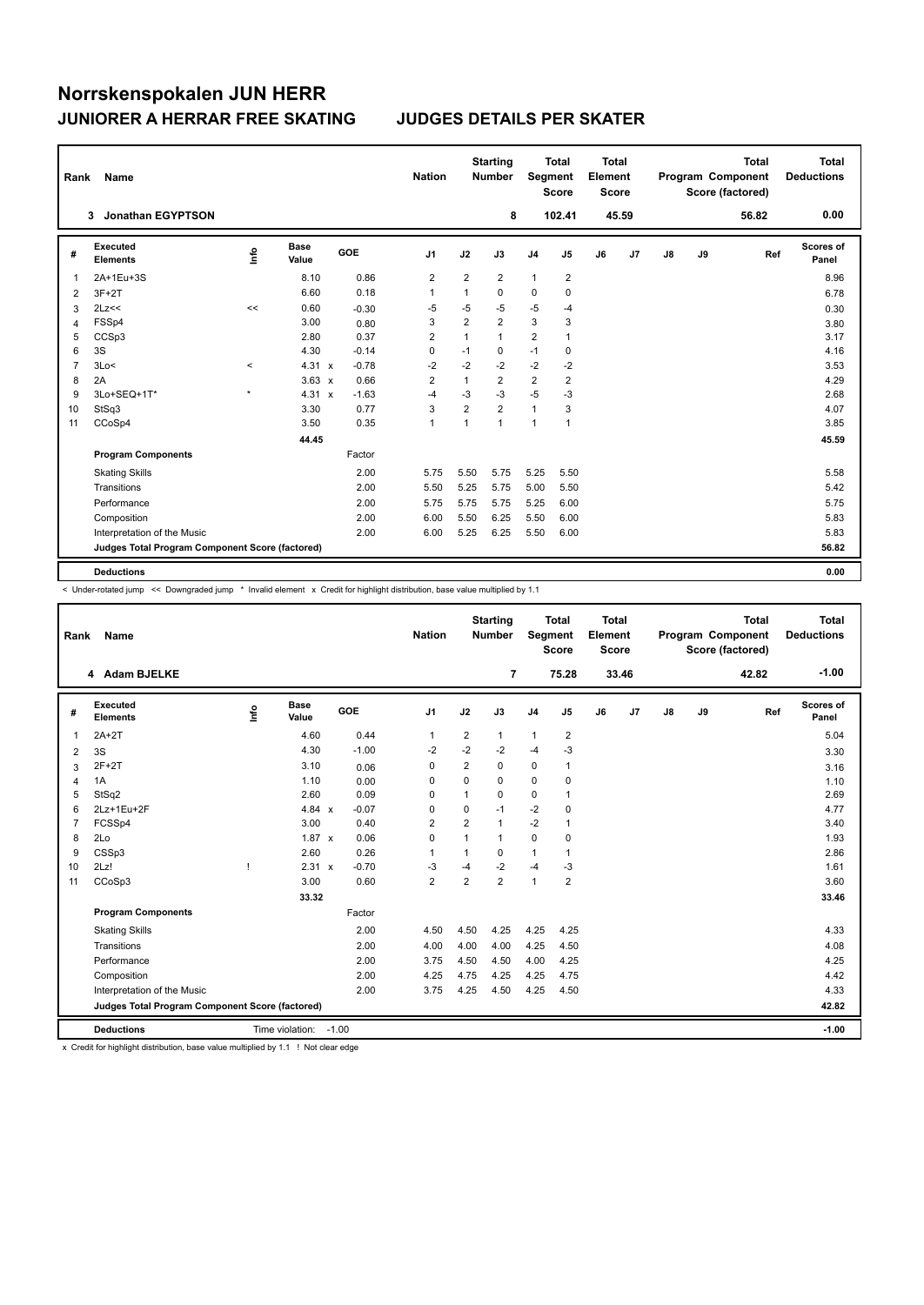| Rank           | Name                                            |          |                      |            | <b>Nation</b>  |                | <b>Starting</b><br><b>Number</b> | Segment        | <b>Total</b><br><b>Score</b> | <b>Total</b><br>Element<br><b>Score</b> |       |    |    | <b>Total</b><br>Program Component<br>Score (factored) | <b>Total</b><br><b>Deductions</b> |
|----------------|-------------------------------------------------|----------|----------------------|------------|----------------|----------------|----------------------------------|----------------|------------------------------|-----------------------------------------|-------|----|----|-------------------------------------------------------|-----------------------------------|
|                | 5 Erik PELLNOR                                  |          |                      |            |                |                | 5                                |                | 74.89                        |                                         | 28.05 |    |    | 47.84                                                 | $-1.00$                           |
| #              | Executed<br><b>Elements</b>                     | ۴٥       | <b>Base</b><br>Value | <b>GOE</b> | J1             | J2             | J3                               | J <sub>4</sub> | J5                           | J6                                      | J7    | J8 | J9 | Ref                                                   | <b>Scores of</b><br>Panel         |
| 1              | 2Lz                                             |          | 2.10                 | 0.42       | $\overline{2}$ | $\overline{2}$ | $\mathbf{1}$                     | $\overline{2}$ | 3                            |                                         |       |    |    |                                                       | 2.52                              |
| 2              | 2A<                                             | $\hat{}$ | 2.64                 | $-1.32$    | $-5$           | $-5$           | $-5$                             | $-5$           | $-5$                         |                                         |       |    |    |                                                       | 1.32                              |
| 3              | CSSp4                                           |          | 3.00                 | 0.30       | $\mathbf{1}$   | 1              | 1                                | $\overline{2}$ | $\mathbf{1}$                 |                                         |       |    |    |                                                       | 3.30                              |
| $\overline{4}$ | 3Lo<                                            | $\,<\,$  | 3.92                 | $-0.78$    | $-2$           | $-2$           | $-2$                             | $-2$           | $-1$                         |                                         |       |    |    |                                                       | 3.14                              |
| 5              | 3S                                              |          | 4.30                 | $-0.57$    | $-1$           | $-1$           | $-1$                             | $-3$           | $-2$                         |                                         |       |    |    |                                                       | 3.73                              |
| 6              | 2T                                              |          | $1.43 \times$        | $-0.56$    | $-5$           | $-5$           | $-4$                             | $-4$           | -4                           |                                         |       |    |    |                                                       | 0.87                              |
| 7              | FCCoSp3                                         |          | 3.00                 | 0.40       | 0              | 1              | $\mathbf{1}$                     | $\overline{2}$ | $\overline{2}$               |                                         |       |    |    |                                                       | 3.40                              |
| 8              | 3S+REP                                          |          | $3.31 \times$        | 0.00       | $-1$           | $\mathbf 0$    | 0                                | $\mathbf 0$    | 2                            |                                         |       |    |    |                                                       | 3.31                              |
| 9              | StSq2                                           |          | 2.60                 | 0.00       | $-1$           | 0              | 0                                | 0              | 1                            |                                         |       |    |    |                                                       | 2.60                              |
| 10             | 2F                                              |          | $1.98 \times$        | 0.00       | $\overline{1}$ | 0              | $-1$                             | 0              | 0                            |                                         |       |    |    |                                                       | 1.98                              |
| 11             | CCoSp2V                                         |          | 1.88                 | 0.00       | 0              | 1              | 0                                | $-1$           | $\mathbf 0$                  |                                         |       |    |    |                                                       | 1.88                              |
|                |                                                 |          | 30.16                |            |                |                |                                  |                |                              |                                         |       |    |    |                                                       | 28.05                             |
|                | <b>Program Components</b>                       |          |                      | Factor     |                |                |                                  |                |                              |                                         |       |    |    |                                                       |                                   |
|                | <b>Skating Skills</b>                           |          |                      | 2.00       | 4.75           | 4.75           | 4.50                             | 5.25           | 4.50                         |                                         |       |    |    |                                                       | 4.67                              |
|                | Transitions                                     |          |                      | 2.00       | 4.25           | 4.75           | 4.25                             | 4.75           | 5.00                         |                                         |       |    |    |                                                       | 4.58                              |
|                | Performance                                     |          |                      | 2.00       | 4.50           | 4.50           | 4.50                             | 5.25           | 5.25                         |                                         |       |    |    |                                                       | 4.75                              |
|                | Composition                                     |          |                      | 2.00       | 4.75           | 5.00           | 4.75                             | 5.25           | 5.50                         |                                         |       |    |    |                                                       | 5.00                              |
|                | Interpretation of the Music                     |          |                      | 2.00       | 4.75           | 4.75           | 4.50                             | 5.25           | 5.50                         |                                         |       |    |    |                                                       | 4.92                              |
|                | Judges Total Program Component Score (factored) |          |                      |            |                |                |                                  |                |                              |                                         |       |    |    |                                                       | 47.84                             |
|                | <b>Deductions</b>                               |          | Falls:               | $-1.00$    |                |                |                                  |                |                              |                                         |       |    |    |                                                       | $-1.00$                           |

< Under-rotated jump x Credit for highlight distribution, base value multiplied by 1.1 REP Jump repetition

| Rank           | Name                                            |      |                      |         | <b>Nation</b>  |              | <b>Starting</b><br><b>Number</b> | Segment        | <b>Total</b><br><b>Score</b> | <b>Total</b><br>Element<br><b>Score</b> |       |               |    | <b>Total</b><br>Program Component<br>Score (factored) | <b>Total</b><br><b>Deductions</b> |
|----------------|-------------------------------------------------|------|----------------------|---------|----------------|--------------|----------------------------------|----------------|------------------------------|-----------------------------------------|-------|---------------|----|-------------------------------------------------------|-----------------------------------|
|                | <b>Hugo BOSTEDT</b><br>6                        |      |                      |         |                |              | 6                                |                | 70.13                        |                                         | 28.95 |               |    | 42.18                                                 | $-1.00$                           |
| #              | Executed<br><b>Elements</b>                     | Info | <b>Base</b><br>Value | GOE     | J <sub>1</sub> | J2           | J3                               | J <sub>4</sub> | J5                           | J6                                      | J7    | $\mathsf{J}8$ | J9 | Ref                                                   | Scores of<br>Panel                |
| $\overline{1}$ | 3S<<                                            | <<   | 1.30                 | $-0.65$ | $-5$           | $-5$         | $-5$                             | $-5$           | $-5$                         |                                         |       |               |    |                                                       | 0.65                              |
| 2              | 2A                                              |      | 3.30                 | 0.33    | $\mathbf{1}$   | 1            | 1                                | $\pmb{0}$      | 1                            |                                         |       |               |    |                                                       | 3.63                              |
| 3              | 2Lz+1Eu+2F                                      |      | 4.40                 | $-0.56$ | $-2$           | $-3$         | -3                               | $-4$           | $-2$                         |                                         |       |               |    |                                                       | 3.84                              |
| 4              | 2A                                              |      | 3.30                 | 0.00    | 0              | $-1$         | 0                                | 0              | 0                            |                                         |       |               |    |                                                       | 3.30                              |
| 5              | FSSp2                                           |      | 2.30                 | $-0.23$ | $-1$           | $\mathbf{1}$ | $-1$                             | $-2$           | $-1$                         |                                         |       |               |    |                                                       | 2.07                              |
| 6              | 2S                                              |      | $1.43 \times$        | 0.04    | 0              | 0            | 0                                | $\mathbf{1}$   | 1                            |                                         |       |               |    |                                                       | 1.47                              |
| $\overline{7}$ | 2Lo                                             |      | $1.87 \times$        | 0.00    | 0              | 0            | 0                                | $-1$           | 0                            |                                         |       |               |    |                                                       | 1.87                              |
| 8              | FCCoSp3                                         |      | 3.00                 | 0.20    | $\mathbf 0$    | 1            | 1                                | $-1$           | 2                            |                                         |       |               |    |                                                       | 3.20                              |
| 9              | $2Lz+2T$                                        |      | $3.74 \times$        | 0.07    | $\mathbf 0$    | 1            | $\Omega$                         | $\mathbf 0$    | 2                            |                                         |       |               |    |                                                       | 3.81                              |
| 10             | StSq2                                           |      | 2.60                 | 0.09    | $-2$           | 0            | 0                                | $\mathbf{1}$   | 1                            |                                         |       |               |    |                                                       | 2.69                              |
| 11             | CCoSp2                                          |      | 2.50                 | $-0.08$ | $-1$           | 1            | 0                                | $\pmb{0}$      | $-1$                         |                                         |       |               |    |                                                       | 2.42                              |
|                |                                                 |      | 29.74                |         |                |              |                                  |                |                              |                                         |       |               |    |                                                       | 28.95                             |
|                | <b>Program Components</b>                       |      |                      | Factor  |                |              |                                  |                |                              |                                         |       |               |    |                                                       |                                   |
|                | <b>Skating Skills</b>                           |      |                      | 2.00    | 4.25           | 4.75         | 4.50                             | 4.25           | 4.50                         |                                         |       |               |    |                                                       | 4.42                              |
|                | Transitions                                     |      |                      | 2.00    | 3.75           | 3.75         | 4.25                             | 4.00           | 4.25                         |                                         |       |               |    |                                                       | 4.00                              |
|                | Performance                                     |      |                      | 2.00    | 3.75           | 4.25         | 4.25                             | 4.00           | 4.50                         |                                         |       |               |    |                                                       | 4.17                              |
|                | Composition                                     |      |                      | 2.00    | 4.00           | 4.25         | 4.50                             | 4.50           | 4.50                         |                                         |       |               |    |                                                       | 4.42                              |
|                | Interpretation of the Music                     |      |                      | 2.00    | 3.50           | 3.75         | 4.25                             | 4.25           | 4.25                         |                                         |       |               |    |                                                       | 4.08                              |
|                | Judges Total Program Component Score (factored) |      |                      |         |                |              |                                  |                |                              |                                         |       |               |    |                                                       | 42.18                             |
|                | <b>Deductions</b>                               |      | Falls: -1.00         |         |                |              |                                  |                |                              |                                         |       |               |    |                                                       | $-1.00$                           |

<< Downgraded jump x Credit for highlight distribution, base value multiplied by 1.1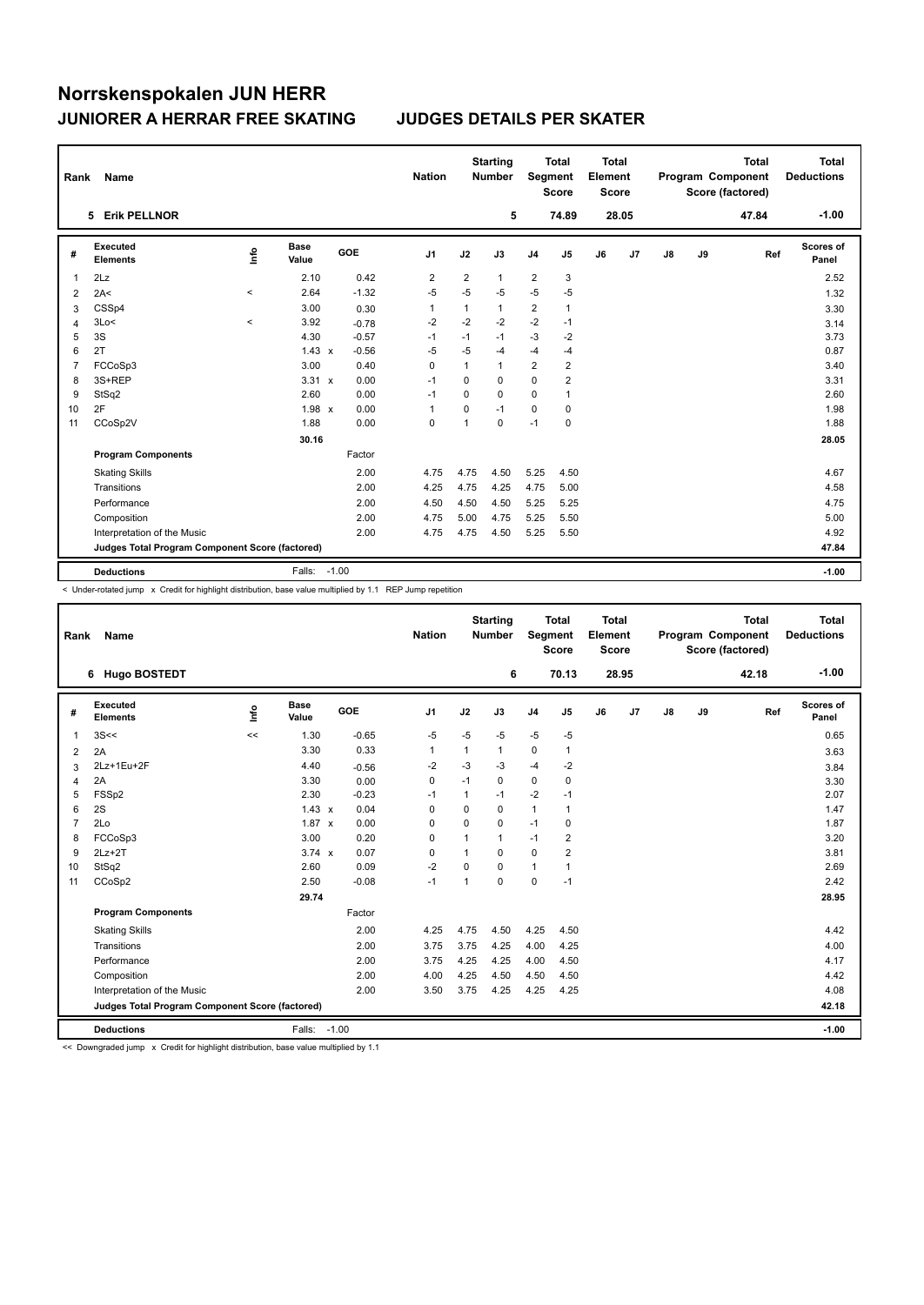| Rank           | Name                                            |      |                      |         | <b>Nation</b>  |      | <b>Starting</b><br><b>Number</b> | Segment        | <b>Total</b><br><b>Score</b> | <b>Total</b><br>Element<br><b>Score</b> |       |               |    | <b>Total</b><br>Program Component<br>Score (factored) | Total<br><b>Deductions</b> |
|----------------|-------------------------------------------------|------|----------------------|---------|----------------|------|----------------------------------|----------------|------------------------------|-----------------------------------------|-------|---------------|----|-------------------------------------------------------|----------------------------|
|                | 7 Liam GAO                                      |      |                      |         |                |      | 3                                |                | 62.38                        |                                         | 24.88 |               |    | 37.50                                                 | 0.00                       |
| #              | Executed<br><b>Elements</b>                     | lnfo | <b>Base</b><br>Value | GOE     | J <sub>1</sub> | J2   | J3                               | J <sub>4</sub> | J <sub>5</sub>               | J6                                      | J7    | $\mathsf{J}8$ | J9 | Ref                                                   | <b>Scores of</b><br>Panel  |
|                | $2S+2Lo$                                        |      | 3.00                 | $-0.51$ | $-3$           | $-4$ | $-3$                             | $-3$           | $-3$                         |                                         |       |               |    |                                                       | 2.49                       |
| 2              | 2Lze                                            | e    | 1.68                 | $-0.45$ | $-3$           | $-4$ | -3                               | $-2$           | $-2$                         |                                         |       |               |    |                                                       | 1.23                       |
| 3              | 2F                                              |      | 1.80                 | $-0.18$ | $-1$           | $-1$ | -2                               | $-1$           | $-1$                         |                                         |       |               |    |                                                       | 1.62                       |
| $\overline{4}$ | CSSp2                                           |      | 2.30                 | 0.23    | $\overline{2}$ | 1    | 0                                | $\mathbf 0$    | $\overline{\mathbf{c}}$      |                                         |       |               |    |                                                       | 2.53                       |
| 5              | 2T                                              |      | 1.30                 | $-0.35$ | $-3$           | $-3$ | $-3$                             | $-2$           | $-2$                         |                                         |       |               |    |                                                       | 0.95                       |
| 6              | 2F                                              |      | 1.80                 | 0.00    | 0              | 0    | $\Omega$                         | 0              | 0                            |                                         |       |               |    |                                                       | 1.80                       |
| 7              | FCCoSp2V                                        |      | 1.88                 | 0.00    | 1              | 0    | 0                                | 0              | $\pmb{0}$                    |                                         |       |               |    |                                                       | 1.88                       |
| 8              | CCoSp4                                          |      | 3.50                 | 0.23    | 1              | 1    | $\mathbf 0$                      | 1              | 0                            |                                         |       |               |    |                                                       | 3.73                       |
| 9              | $1A+2T$                                         |      | $2.64 \times$        | 0.00    | 0              | 0    | $\Omega$                         | $-2$           | $\mathbf 0$                  |                                         |       |               |    |                                                       | 2.64                       |
| 10             | StSq2                                           |      | 2.60                 | 0.26    | 1              | 1    | $\Omega$                         | 1              | 2                            |                                         |       |               |    |                                                       | 2.86                       |
| 11             | 1A+1Eu+2S                                       |      | $3.19 \times$        | $-0.04$ | 0              | $-1$ | $\Omega$                         | $-1$           | $\mathbf 0$                  |                                         |       |               |    |                                                       | 3.15                       |
|                |                                                 |      | 25.69                |         |                |      |                                  |                |                              |                                         |       |               |    |                                                       | 24.88                      |
|                | <b>Program Components</b>                       |      |                      | Factor  |                |      |                                  |                |                              |                                         |       |               |    |                                                       |                            |
|                | <b>Skating Skills</b>                           |      |                      | 2.00    | 4.00           | 3.50 | 3.25                             | 3.75           | 3.75                         |                                         |       |               |    |                                                       | 3.67                       |
|                | Transitions                                     |      |                      | 2.00    | 3.75           | 3.25 | 3.50                             | 3.50           | 3.75                         |                                         |       |               |    |                                                       | 3.58                       |
|                | Performance                                     |      |                      | 2.00    | 3.75           | 3.75 | 3.50                             | 3.75           | 3.75                         |                                         |       |               |    |                                                       | 3.75                       |
|                | Composition                                     |      |                      | 2.00    | 4.00           | 3.50 | 3.50                             | 4.00           | 4.00                         |                                         |       |               |    |                                                       | 3.83                       |
|                | Interpretation of the Music                     |      |                      | 2.00    | 4.00           | 3.75 | 3.75                             | 4.00           | 4.25                         |                                         |       |               |    |                                                       | 3.92                       |
|                | Judges Total Program Component Score (factored) |      |                      |         |                |      |                                  |                |                              |                                         |       |               |    |                                                       | 37.50                      |
|                | <b>Deductions</b>                               |      |                      |         |                |      |                                  |                |                              |                                         |       |               |    |                                                       | 0.00                       |

x Credit for highlight distribution, base value multiplied by 1.1 e Wrong edge

| Rank           | Name                                            |         |                      |            | <b>Nation</b>            |                | <b>Starting</b><br><b>Number</b> | Segment        | <b>Total</b><br><b>Score</b> | <b>Total</b><br>Element<br><b>Score</b> |       |               |    | <b>Total</b><br>Program Component<br>Score (factored) | <b>Total</b><br><b>Deductions</b> |
|----------------|-------------------------------------------------|---------|----------------------|------------|--------------------------|----------------|----------------------------------|----------------|------------------------------|-----------------------------------------|-------|---------------|----|-------------------------------------------------------|-----------------------------------|
|                | <b>Nels IREHOLM</b><br>8                        |         |                      |            |                          |                | 4                                |                | 61.75                        |                                         | 23.91 |               |    | 37.84                                                 | 0.00                              |
| #              | Executed<br><b>Elements</b>                     | Info    | <b>Base</b><br>Value | <b>GOE</b> | J <sub>1</sub>           | J2             | J3                               | J <sub>4</sub> | J5                           | J6                                      | J7    | $\mathsf{J}8$ | J9 | Ref                                                   | Scores of<br>Panel                |
| 1              | 3Lz                                             |         | 5.90                 | 0.00       | 0                        | $\mathbf{1}$   | 0                                | $-1$           | 0                            |                                         |       |               |    |                                                       | 5.90                              |
| 2              | $2S+2T$                                         |         | 2.60                 | $-0.22$    | $-1$                     | $-2$           | $-2$                             | $-1$           | $-2$                         |                                         |       |               |    |                                                       | 2.38                              |
| 3              | $2F+2T$                                         |         | 3.10                 | 0.12       | 1                        | 0              | 1                                | 0              | 2                            |                                         |       |               |    |                                                       | 3.22                              |
| 4              | CSSp4                                           |         | 3.00                 | 0.00       | 0                        | $\mathbf 0$    | 0                                | $\mathbf 0$    | $\mathbf 0$                  |                                         |       |               |    |                                                       | 3.00                              |
| 5              | 1A+1Eu+2S                                       |         | 2.90                 | $-0.26$    | $-2$                     | $-2$           | $-2$                             | $\mathbf 0$    | $-2$                         |                                         |       |               |    |                                                       | 2.64                              |
| 6              | 1Lo                                             |         | 0.55 x               | 0.02       | $\Omega$                 | $\Omega$       | $\Omega$                         | $\mathbf{1}$   | 1                            |                                         |       |               |    |                                                       | 0.57                              |
| $\overline{7}$ | CCoSp                                           |         | 0.00                 | 0.00       |                          |                |                                  |                |                              |                                         |       |               |    |                                                       | 0.00                              |
| 8              | StSq2                                           |         | 2.60                 | 0.09       | $\mathbf 0$              | $\Omega$       | $\Omega$                         | $\mathbf{1}$   | 2                            |                                         |       |               |    |                                                       | 2.69                              |
| 9              | $2T^*$                                          | $\star$ | 0.00 x               | 0.00       | $\overline{\phantom{a}}$ |                |                                  |                |                              |                                         |       |               |    |                                                       | 0.00                              |
| 10             | 1A                                              |         | $1.21 \times$        | 0.00       | 0                        | 0              | 0                                | 0              | 0                            |                                         |       |               |    |                                                       | 1.21                              |
| 11             | FSSp2                                           |         | 2.30                 | 0.00       | 0                        | $\overline{1}$ | 0                                | $\pmb{0}$      | $-2$                         |                                         |       |               |    |                                                       | 2.30                              |
|                |                                                 |         | 24.16                |            |                          |                |                                  |                |                              |                                         |       |               |    |                                                       | 23.91                             |
|                | <b>Program Components</b>                       |         |                      | Factor     |                          |                |                                  |                |                              |                                         |       |               |    |                                                       |                                   |
|                | <b>Skating Skills</b>                           |         |                      | 2.00       | 4.25                     | 3.75           | 4.00                             | 4.50           | 4.00                         |                                         |       |               |    |                                                       | 4.08                              |
|                | Transitions                                     |         |                      | 2.00       | 3.50                     | 3.25           | 3.25                             | 4.00           | 3.75                         |                                         |       |               |    |                                                       | 3.50                              |
|                | Performance                                     |         |                      | 2.00       | 3.75                     | 3.50           | 3.50                             | 4.25           | 3.75                         |                                         |       |               |    |                                                       | 3.67                              |
|                | Composition                                     |         |                      | 2.00       | 3.75                     | 3.75           | 3.75                             | 4.50           | 4.25                         |                                         |       |               |    |                                                       | 3.92                              |
|                | Interpretation of the Music                     |         |                      | 2.00       | 3.50                     | 3.50           | 3.75                             | 4.50           | 4.00                         |                                         |       |               |    |                                                       | 3.75                              |
|                | Judges Total Program Component Score (factored) |         |                      |            |                          |                |                                  |                |                              |                                         |       |               |    |                                                       | 37.84                             |
|                | <b>Deductions</b>                               |         |                      |            |                          |                |                                  |                |                              |                                         |       |               |    |                                                       | 0.00                              |

\* Invalid element x Credit for highlight distribution, base value multiplied by 1.1